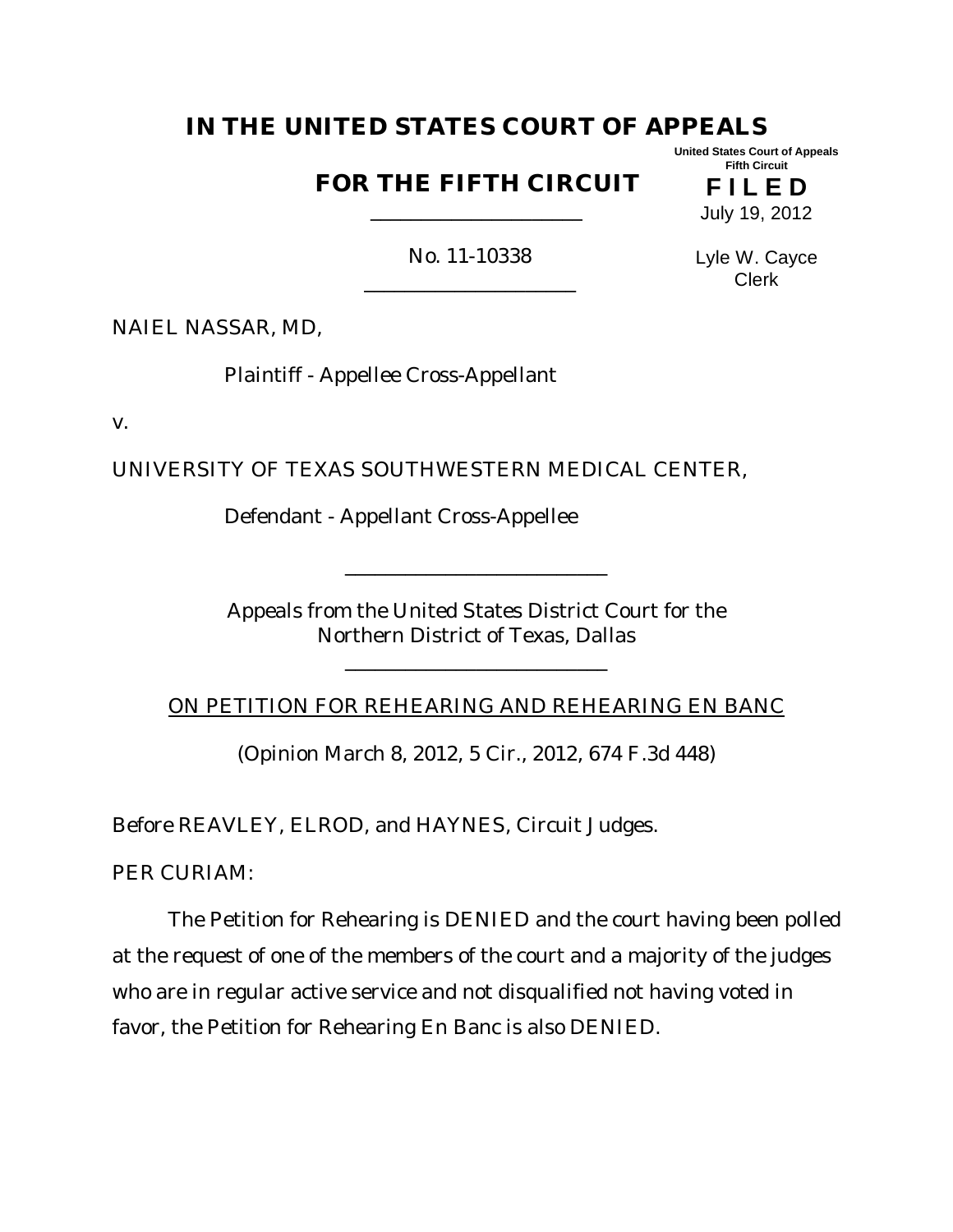In the en banc poll, 6 judges voted in favor of rehearing (Jones, Jolly, Smith, Garza, Clement, and Owen), and 9 judges voted against rehearing (Davis, Stewart, Dennis, Prado, Elrod, Southwick, Haynes, Graves, and Higginson). Judge King did not participate in consideration of the rehearing en banc.

Joining in Judge Smith's dissent are Chief Judge Jones, Judge Jolly, and Judge Clement.

ENTERED FOR THE COURT:

/s/ Thomas M. Reavley

THOMAS M. REAVLEY

United States Circuit Judge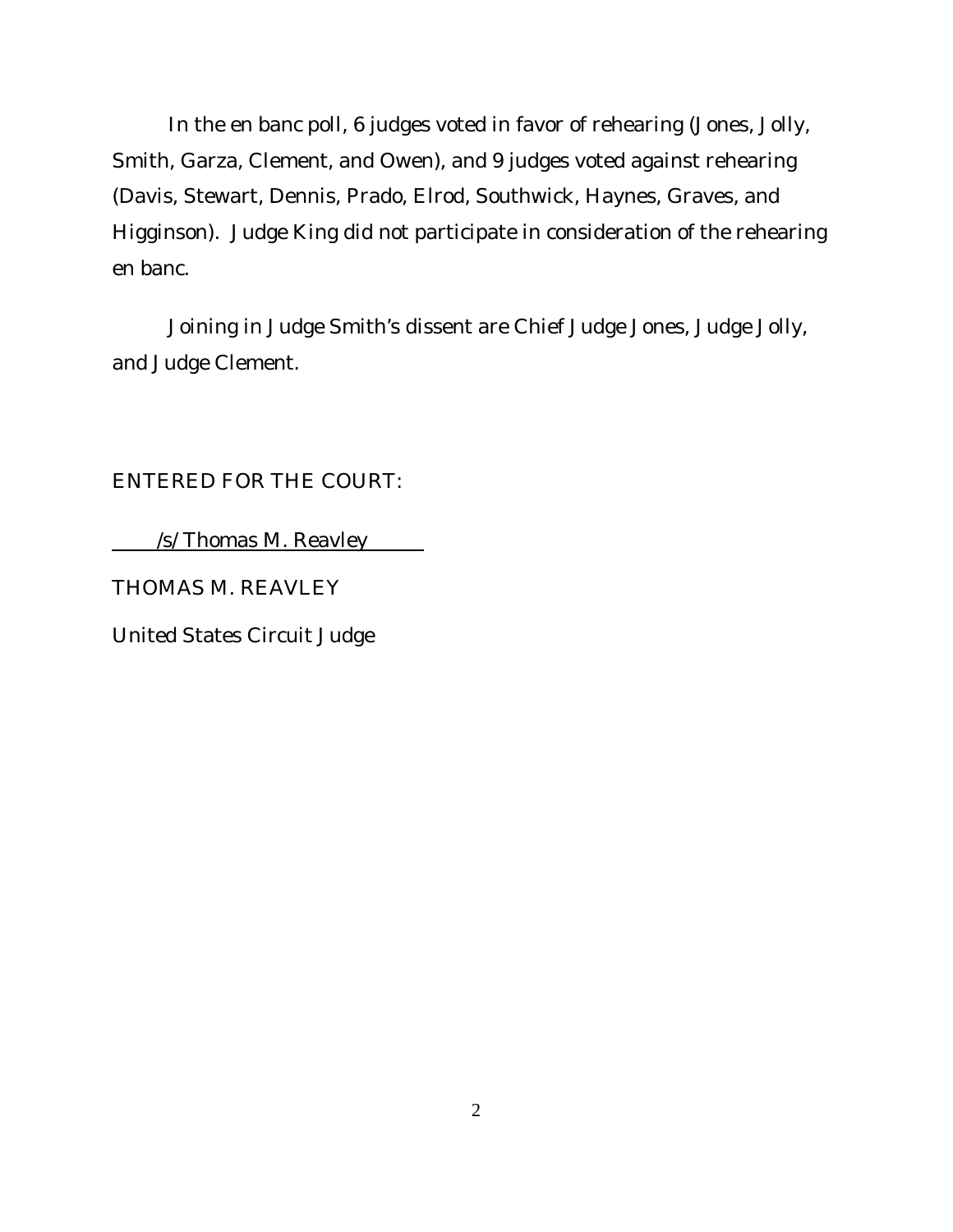JENNIFER WALKER ELROD, Circuit Judge, concurring:

I concur in the denial of rehearing en banc. I write separately to address the waiver issue that was not necessary to the panel decision but is dispositive of my decision to join the denial of the rehearing en banc. Before the panel, the parties conceded that *Smith v. Xerox Corporation*,602 F.3d 320, 330 (5th Cir. 2010), foreclosed the University of Texas Southwestern Medical Center's ("Texas Medical") objection to the district court's motivating factor jury instruction. Therefore, the panel did not address whether that argument was waived. Texas Medical's own proposed jury instruction included the motivating factor instruction language used by the district court. On the Friday before trial, the district court held an all-afternoon hearing to entertain objections to the jury instructions, after which it admonished the parties: "I'm telling you now, no new objections." When Texas Medical raised its objection on Monday morning just before the jury came in, the district court commented that it was "unprofessional" and the argument was "probably . . . waived." Moreover, Texas Medical did not argue to the district court that *Smith* was incorrect after *Gross v. FBL Financial Services, Inc.*, 557 U.S. 167 (2009).

I agree with the district court that Texas Medical waived the argument. As such, Texas Medical cannot prevail on its argument at this stage of the case. *See Jimenez v. Wood Cnty*, 660 F.3d 841, 846 (5th Cir. 2011) (en banc) (holding that a party that failed to preserve jury instruction error by raising a proper objection could not show plain error even where the objection would have been futile in light of controlling precedent). Therefore, I concur in the denial of rehearing en banc.

3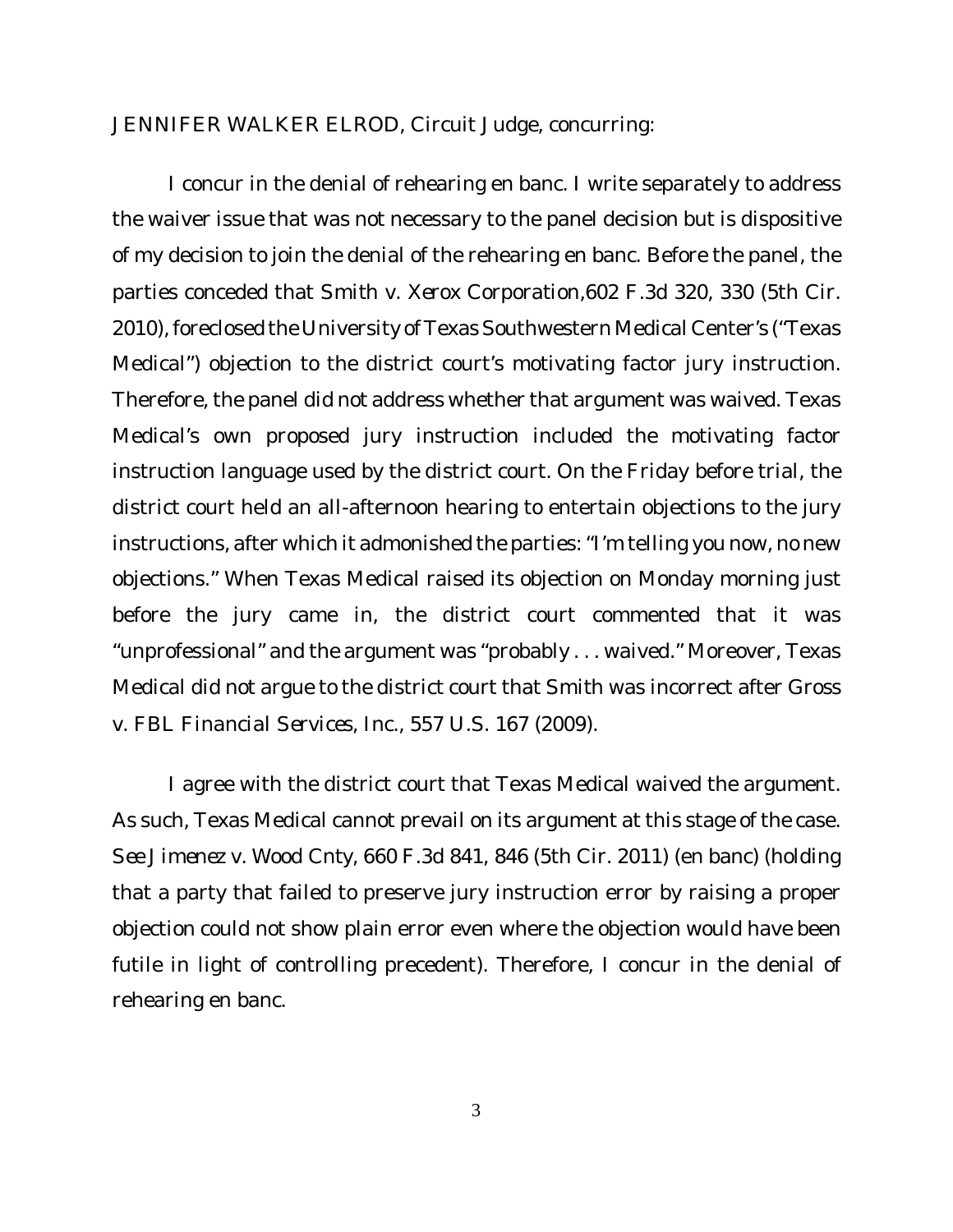JERRY E. SMITH, Circuit Judge, dissenting from the denial of rehearing en banc:

This court should not decide cases for undisclosed reasons or determine dispositive issues *sub silentio*. Because this panel has done both, I respectfully dissent from the denial of rehearing en banc. I dissent also because *Smith v. Xerox Corp.*, 602 F.3d 320 (5th Cir. 2010), is wrongly decided and presents a question of exceptional importance in employment law. This case is a good vehicle for fixing that mistake.

I.

In its initial brief on appeal, the employer, University of Texas Southwestern Medical Center ("UTSW"), squarely raised the following issue: "The district court reversibly erred in instructing the jury based on a theory of mixed-motive retaliation." Counsel fulfilled his duty of candor as an officer of the court by acknowledging the following:

The Medical School prefaces this argument by conceding that this Court's majority opinion in *Smith v. Xerox Corporation*, 602 F.3d 320 (5th Cir. 2010), held that a mixed motive framework can be appropriate for a Title VII retaliation claim. The Medical School respectfully disagrees with *Smith* and desires to reserve this point for further review, realizing that a panel of this Court cannot overturn *Smith*.

That acknowledgement was followed by several paragraphs of argument.

In his brief, the employee, Naiel Nassar, asserted that "UTSW's jury charge complaint has been waived." He supported that contention with a full page of argument that the objection was not timely and adequately raised. In its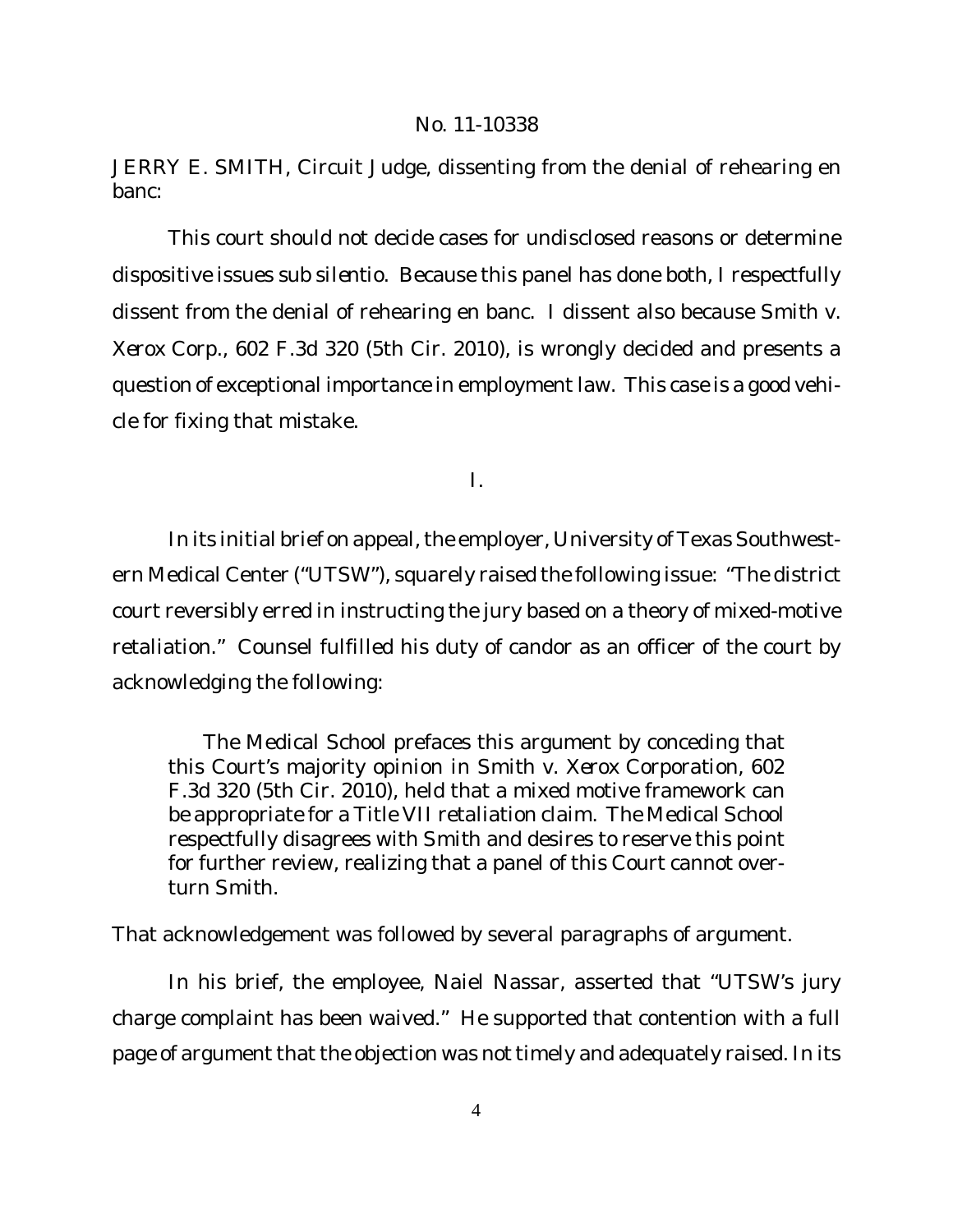#### No. 11-10338

reply brief, UTSW refuted the waiver claim in a footnote.

Issue was thus properly joined on whether UTSW waived its objection to the mixed-motive charge. Despite having been presented with the waiver question, however, the panel ignored it, dispensing with the mixed-motive issue on the merits in a footnote that observed only that the issue was foreclosed by *Smith*. *See Nassar v. Univ. of Tex. Sw. Med. Ctr.*, 674 F.3d 448, 454 n.16 (5th Cir. 2012). There is no way to tellSSbecause the panel does not saySSwhether it (1) overlooked the waiver question or (2) decided there was no waiver and therefore addressed the merits or (3) determined that waiver did not matter because the substantive issue was foreclosed by *Smith*.

UTSW filed a petition for panel rehearing and a petition for rehearing en banc. At the court's direction, Nassar filed a response to the en banc petition in which, in two pages, he once again claimed that "UTSW's jury charge complaint has been waived." UTSW obtained leave to reply and, in three pages, explained its view that there was no waiver.

In its order denying panel rehearing and rehearing en banc, the panel gives no clue whether it has even considered the thoroughly briefed waiver claim. That remains a secret. To her credit, Judge Elrod now takes a position on the waiver question, stating in a panel concurrence that she views the issue as having been waived and that that is the reason she opposes en banc rehearing. The rest of the panel is silent.

Judge Elrod says that the reason the panel opinion did not address waiver was that it "was not necessary" because the question is foreclosed anyway. That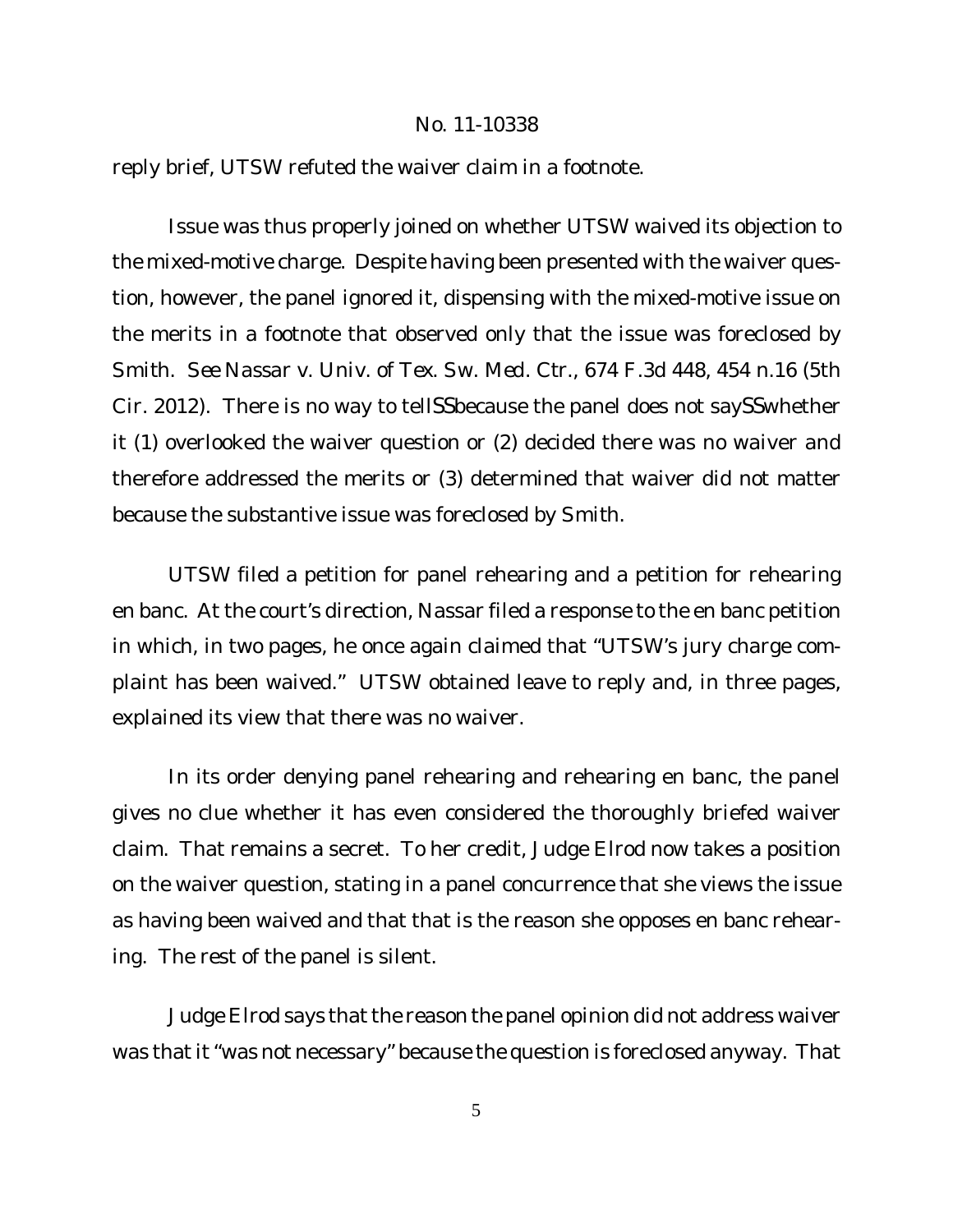### No. 11-10338

is not completely accurate. The reason the panel needed (and still needs) to decide waiver is that UTSW specifically announced its desire to preserve the mixed-motive issue "for further review," meaning review by the en banc court (which could and should overrule *Smith*) or by the Supreme Court (which could do the same). Because UTSW is not entitled to raise a waived claimSSeven just to preserve itSSit very much matters whether there was waiver, and both Nassar and UTSW are entitled to have this court decide the waiver question. For whatever reason, however, the panel has declined that opportunity, and the court has unwisely rejected the request to rehear the case en banc.

Even in the wake of a failed en banc poll, the waiver issue can be fixed. The panel is presented with a petition for panel rehearing and could use that vehicle to deny panel rehearing but, in the process, to declare whether the issue was waived or whether, instead, UTSW has preserved it "for further review." The panel does not explain why it declines that opportunity.<sup>1</sup>

<sup>&</sup>lt;sup>1</sup> I respectfully part company with Judge Elrod's careful conclusion that UTSW waived the mixed-motive issue. At least, UTSW presents a strong argument for why it was not waived.

As UTSW points out, under Federal Rule of Civil Procedure 51(b) and (c), an objection to a jury instruction is properly made and preserved by presenting it to the district court on the record, before the instructions are read to the jury, and before closing arguments. UTSW did so. It notified the district court of its objection to the mixed-motive instruction before the jury charge and arguments. The court then resolved UTSW's objection on the record.

Moreover, along with its proposed instruction, UTSW emphasized its objection to a mixed-motive instruction by including a detailed presentation on the conflicting state of the law, citing authority supporting a but-for causation standard. Having lodged that objection, UTSW's attorneys, as officers of the court, also complied with *Smith* by tendering a jury instruction that treated but-for causation as an affirmative defense.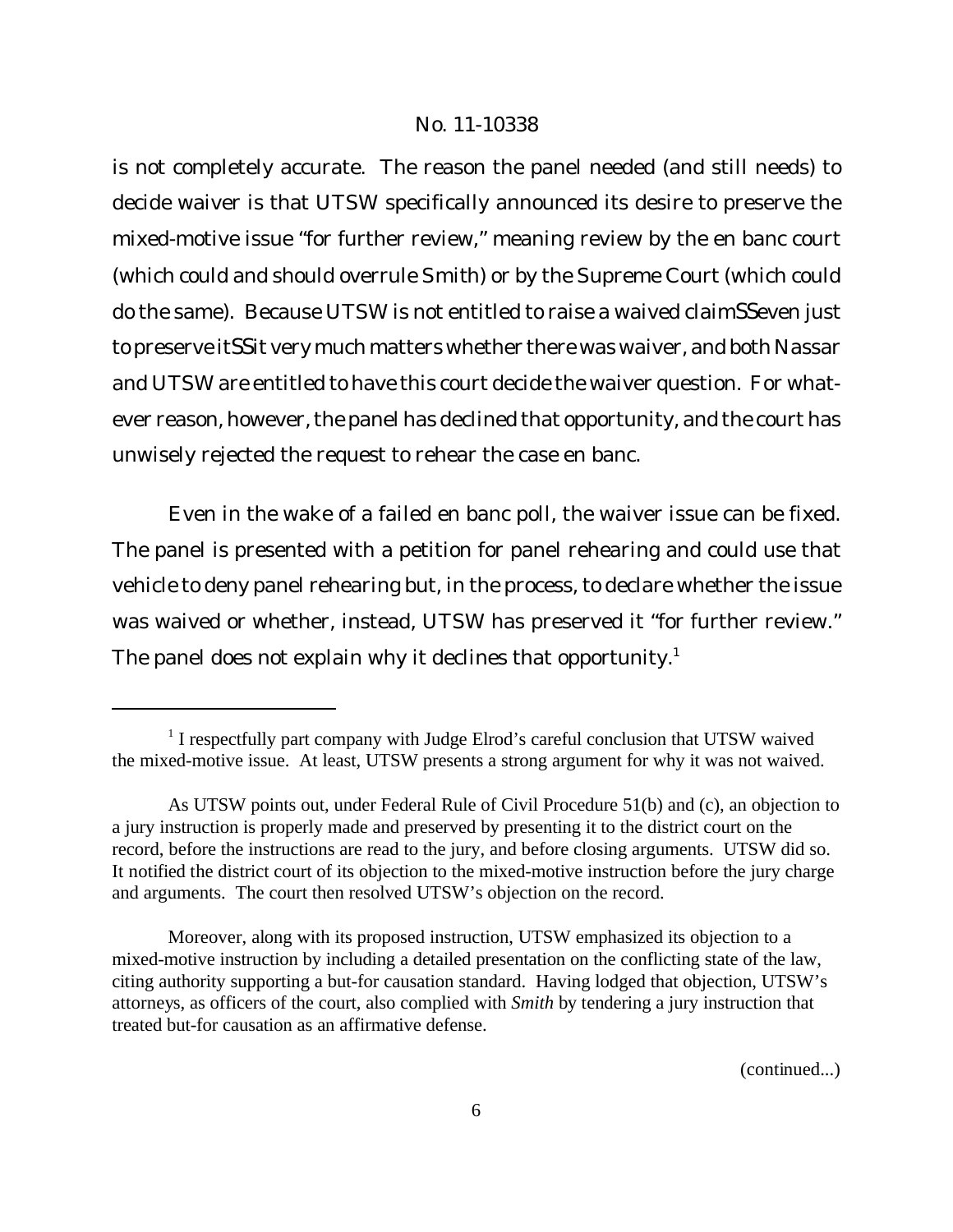II.

The panel decision in *Smith* should be overruled. It is an erroneous interpretation of the statute and controlling caselaw and created an unnecessary circuit split. The problems wrought by the *Smith* panel majority are convincingly explained in Judge Jolly's panel dissent, to which I defer. *See Smith v. Xerox Corp.*, 602F.3d 320, 336-40 (5th Cir. 2010) (Jolly, J., dissenting). Unfortunately, shortly after the panel issued its majority opinion and dissent, and before a petition for en banc rehearing was filed, the parties settled. That mooted the case and deprived the en banc court of the chance to correct the error in the panel's misapplication of *Gross v. FBL Financial Services, Inc.*, 557 U.S. 167 (2009).

This court's refusal now to reconsider *Smith* en banc is confounding. We will never knowSSbecause the court does not saySSwhether that refusal is because the waiver issue is seen as distracting from the enbancworthy mixed-

The parties further considered the issue during the continuation of the charge conference on Monday. Although the court questioned whether the issue had been raised during the Friday conference, the court ruled on the merits, not on waiver, and relied on this court's analysis in *Smith.*

 $\frac{1}{2}$ (...continued)

UTSW raised its objection during both portions of the charge conference. During the first portion, on Friday, it argued that "the plaintiff must show that [retaliation] is the sole motive of the defendant." The court then acknowledged that UTSW took "the position it's a but-for" standard and that, if a mixed-motive analysis were not the correct state of the law, the mixedmotive instruction the court later gave to the jury would be incorrect.

The waiver question is not by itself worthy of en banc consideration. The main point now is not whether there was waiver, but whether the panel should have addressed it. I present UTSW's arguments opposing waiver for the purpose of showing that it is a substantial, threshold question that the panel should have decidedSSand still has the option to decideSS one way or the other.